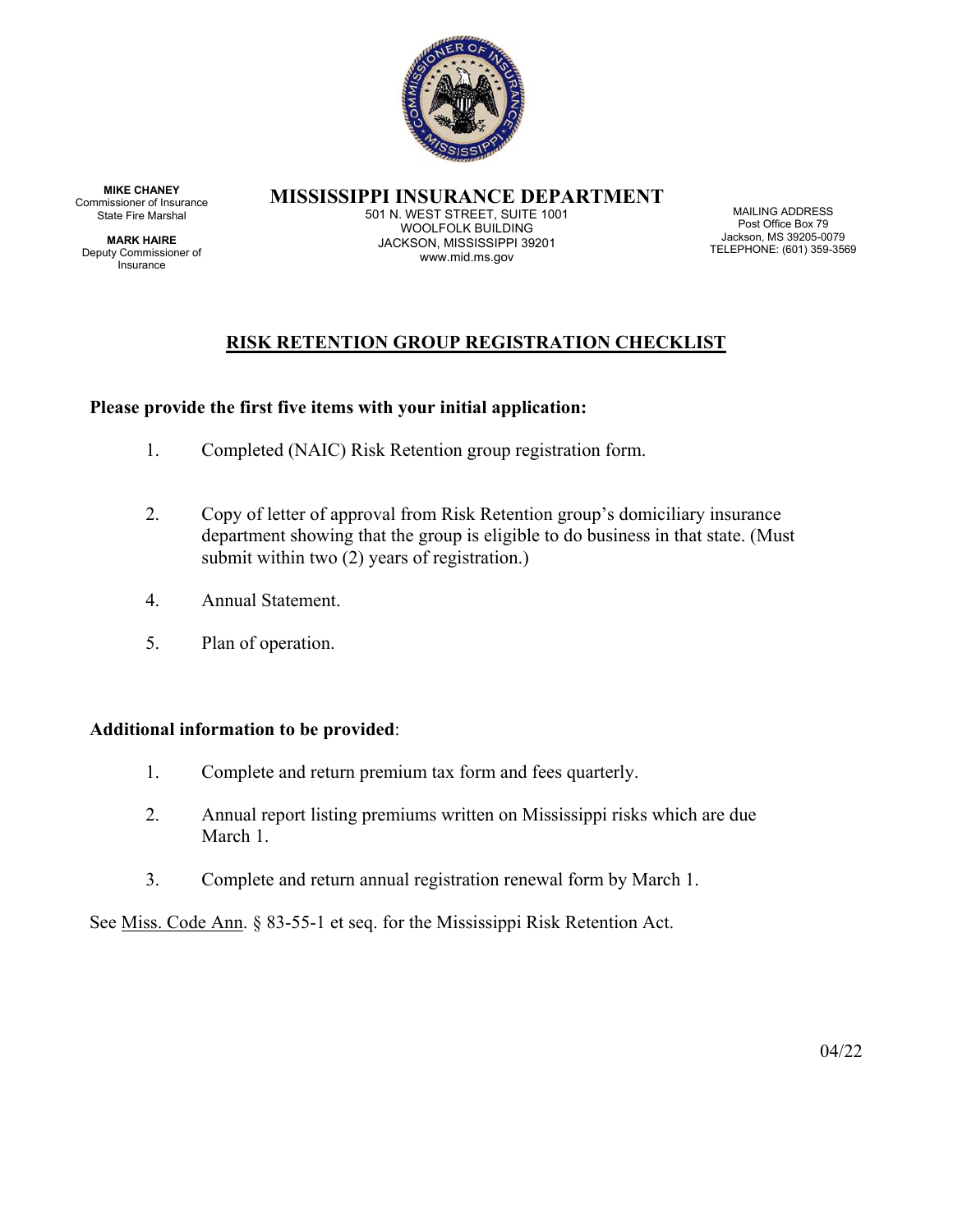## **Part A**

# **MISSISSIPPPI INSURANCE DEPARTMENT**

### **RISK RETENTION GROUP - NOTICE AND REGISTRATION**

(All Information Should Be Typed)

- 1a. Name of the Risk Retention Group as it appears on its Certificate of Authority:
- 1b. Address of the Risk Retention Group:
- 1c. NAIC Company Code:
- 1d. FEIN:
- 1e. State of domicile, date licensed and date chartered:
- 1f. Primary contact person for state of domicile to whom questions regarding the Risk Retention Group should be addressed (include name, phone number and email address):
- 2. List any other name(s) by which the Risk Retention Group is known or may be doing business in this State or any other state:
- 3. The Risk Retention Group is authorized to engage in the following lines and/or classifications of liability insurance under the laws of its chartering State:
- 4. Give a general description of the liability insurance coverages the Risk Retention Group plans to write in the state it is registering to do business in.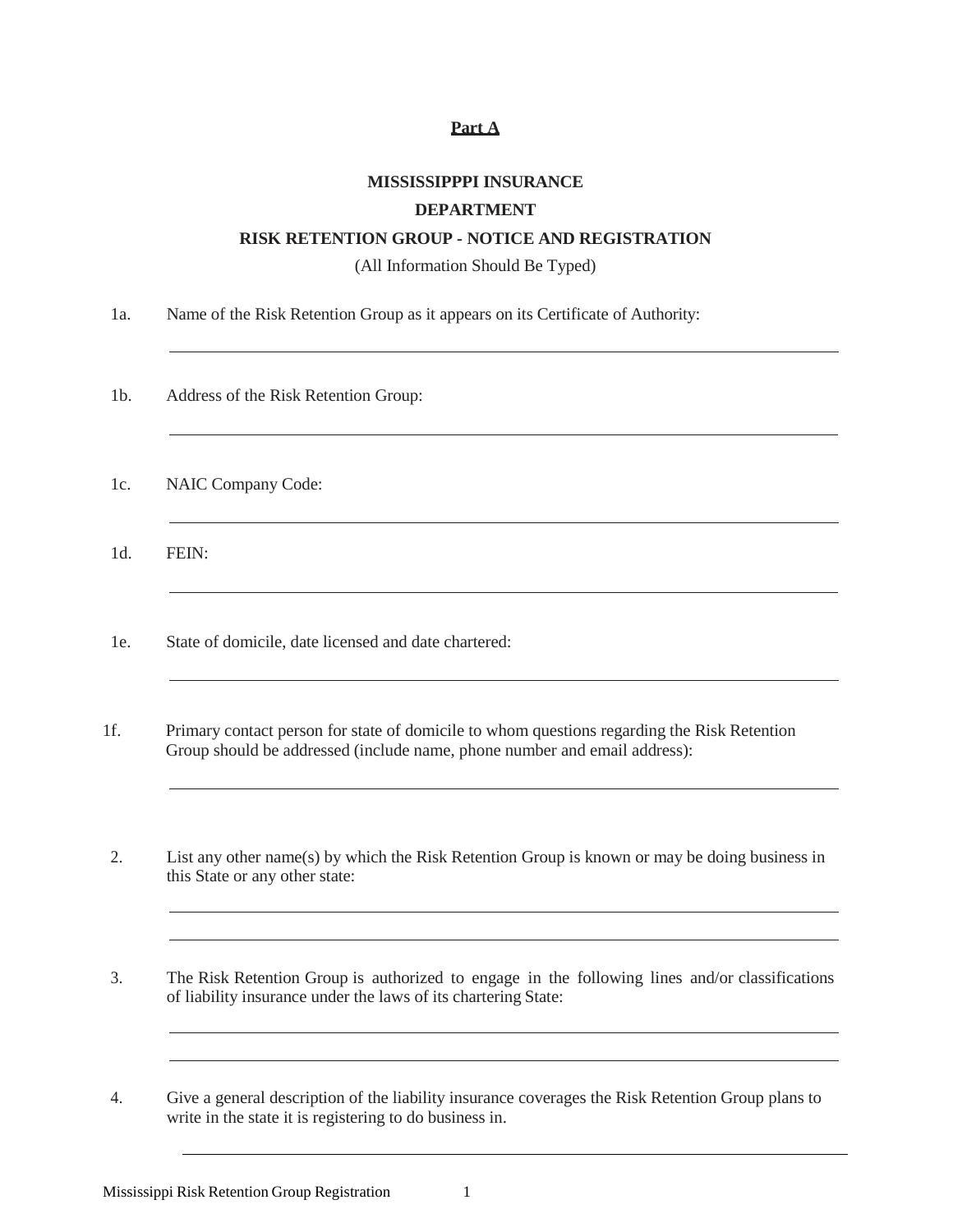- 5. Has the Risk Retention Group's domiciliary state approved the Risk Retention Group to register and expand its writings in the state it is seeking to become registered in?
- 6. Ownership of the Risk Retention Group consists of one or the other of the following (check one):
	- a) the owners of the Group are only persons who comprise the membership of the Group and who are provided insurance by the Group.
	- b) the sole owner of the Group is:

(Name and Address of Organization)

an organization which has as its members only persons who comprise the membership of the Group and which has as its owners only persons who comprise the membership of the Group and who are provided insurance by the Group.

7. The Risk Retention Group members are engaged in businesses or activities similar or related with respect to the liability to which such members are exposed by virtue of any related, similar or common business (whether profit or nonprofit), trade, product, services (including professional services), premises or operations. Give a general description of businesses or activities engaged in by the Group's members:

8. (a) List the name, position with the Risk Retention Group, and address of each officer and director of the Risk Retention Group: (Attach additional pages, if necessary.)

(b) Identify and give the telephone number of the officer or director of the Risk Retention Group who can be contacted for any information regarding the management of the insurance activities of the Group:

Name: Telephone #: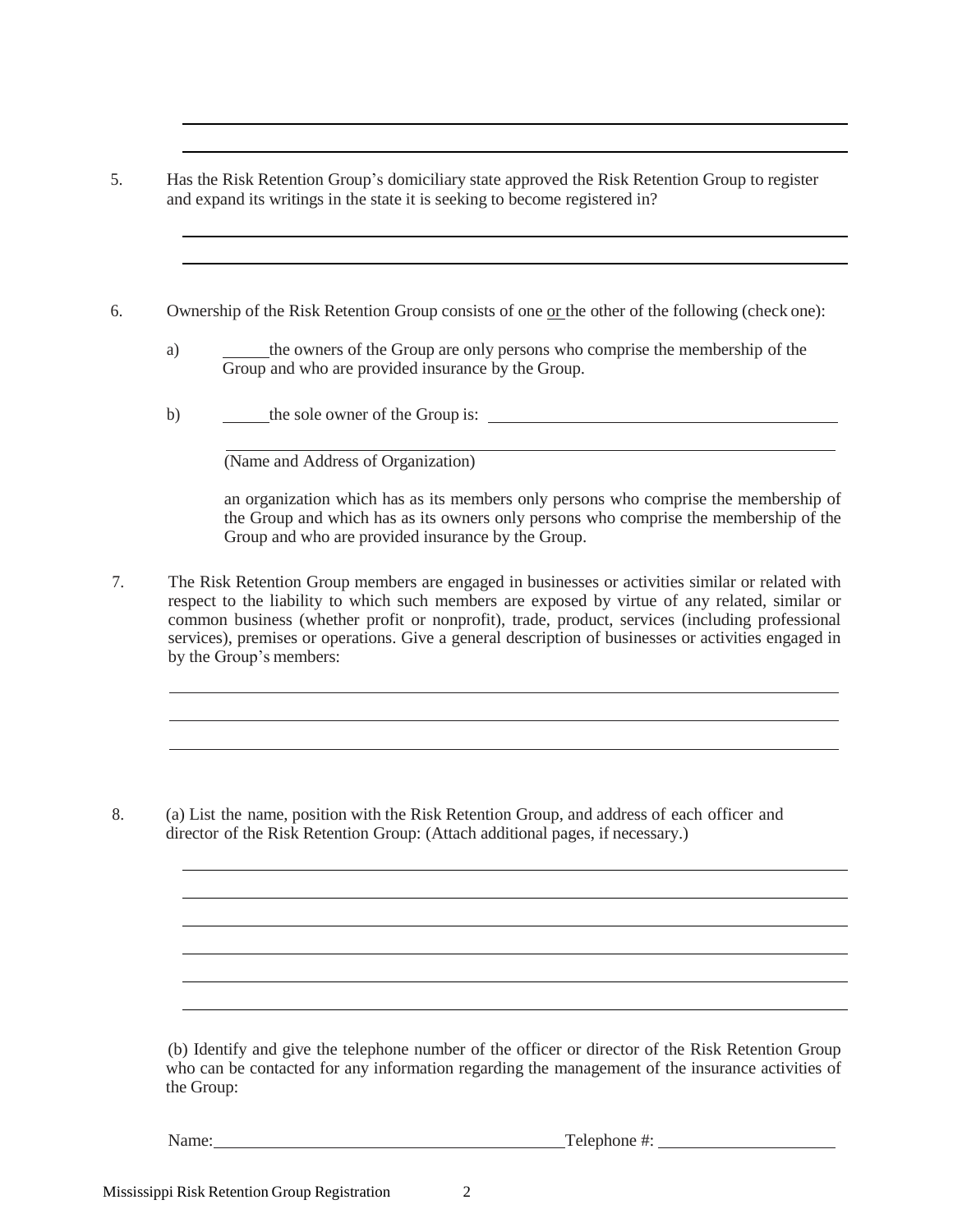9. List the name, address, and telephone number of the company responsible for managing the insurance operations of the Risk Retention Group and the company contact person's name, telephone number and email. (If none, answer none.)

Contact Person: Telephone #

- Email:
- 10. List the name(s) NPR#, and address(es) of the licensed insurance agent(s) or broker(s) who will be responsible for marketing the Risk Retention Group's insurance policies in the State of [Insert State in which the Risk Retention Group intends to do business] and the current licensing status in the State of [Insert State in which the Risk Retention Group intends to do business]: (If none, answer none. Attach additional pages, if necessary.)

| <b>Name</b> | NPR# | Address | License Status in State<br>Registering |
|-------------|------|---------|----------------------------------------|
|             |      |         |                                        |
|             |      |         |                                        |
|             |      |         |                                        |

- 11. In accordance with the Liability Risk Retention Act, we verify the following:
	- A. The Risk Retention Group is a corporation or other limited liability association whose primary activity consists of assuming and spreading all, or any portion, of the liability exposure of its members.
	- B. The Risk Retention Group is organized for the primary purpose of conducting the activity described under Item "A" above.
	- C. The Risk Retention Group does not exclude any person from membership in the Group solely to provide for members of the Group a competitive advantage over such a person.
	- D. The activities of the Risk Retention Group do not include the provision of insurance other than:
		- i. liability insurance for assuming and spreading all or any portion of the similar or related liability exposure of its Group members; and
		- ii. reinsurance with respect to the similar or related liability exposure of another Risk Retention Group (or a member of such other Risk Retention Group) engaged in business or activities so that such Risk Retention Group or member meets the requirement under Item #7 above for membership in the Risk Retention Group which provides such reinsurance.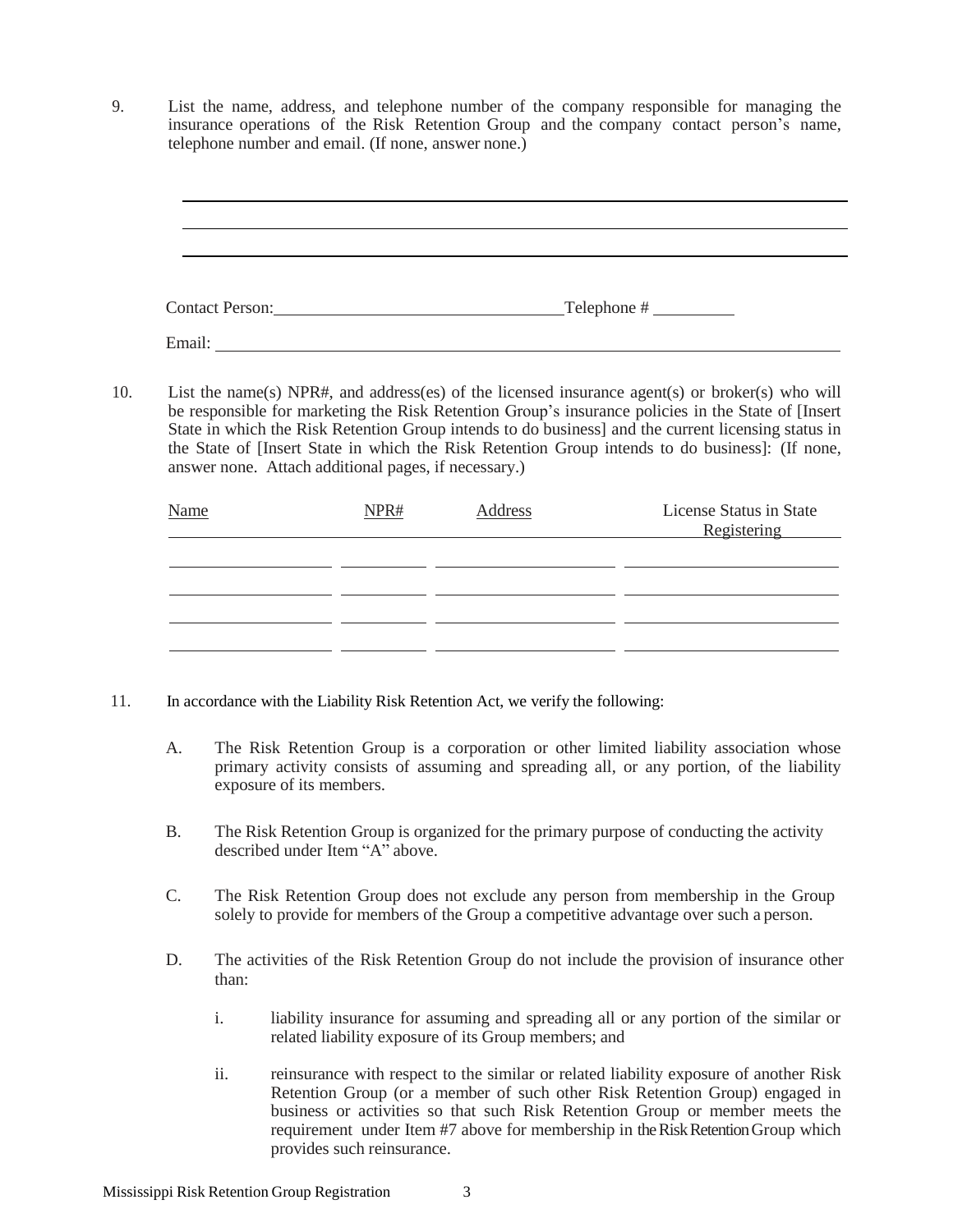- 12. In accordance with the LRRA, if the State in which the Risk Retention Group is registering requires compliance with the following laws and requirements, the RRG agrees to the following:
	- A. The Risk Retention Group will comply with the unfair claim settlement practices laws of this State.
	- B. The Risk Retention Group will pay, on a non-discriminatory basis, applicable premium and other taxes which are levied on admitted insurers, surplus line insurers, brokers or policyholders under the laws of this State.
	- C. The Risk Retention Group will participate, on a nondiscriminatory basis, in any mechanism established or authorized under the law of the State for the equitable apportionment among insurers of liability insurance losses and expenses incurred on policies written through such mechanism.
	- D. The Risk Retention Group will designate the Insurance Commissioner [Director, Superintendent] of this State as its agent solely for the purpose of receiving service of legal documents or process by executing Part B of this form, attached hereto.
	- E. The Risk Retention Group will submit to examination by the Insurance Commissioner [Director, Superintendent] of this State to determine the Group's financial condition, if:
		- i. the Insurance Commissioner [Director, Superintendent] of the Group's chartering State has not begun or has refused to initiate an examination of the Group; and
		- ii. any such examination by the Insurance Commissioner [Director, Superintendent] shall be coordinated to avoid unjustified duplication and unjustified repetition.
	- F. The Risk Retention Group will comply with a lawful order issued in a delinquency proceeding commenced by the Insurance Commissioner [Director, Superintendent] of this State upon a finding of financial impairment, or in a voluntary dissolution proceeding.
	- G. The Risk Retention Group will comply with the laws of this State regarding deceptive, false or fraudulent acts or practices, including any injunctions regarding such conduct obtained from a court of competent jurisdiction.
	- H. The Risk Retention Group will comply with an injunction issued by a court of competent jurisdiction upon petition by the Insurance Commissioner [Director, Superintendent] of this State alleging that the Group is in hazardous financial condition or is financially impaired.
	- I. The Risk Retention Group will provide the following notice, in at least 10-point type, in any insurance policy issued by the Group:

## **NOTICE**

This policy is issued by your risk retention group. Your risk retention group may not be subject to all of the insurance laws and regulations of your State. State insurance insolvency guaranty funds are not available for your risk retention group.

13. In accordance with the LRRA, the Risk Retention Group affirms that it has submitted to the Insurance Commissioner [Director, Superintendent] as part of this filing and before it has offered any insurance in this State, a copy of the plan of operation or feasibility study which it has filed with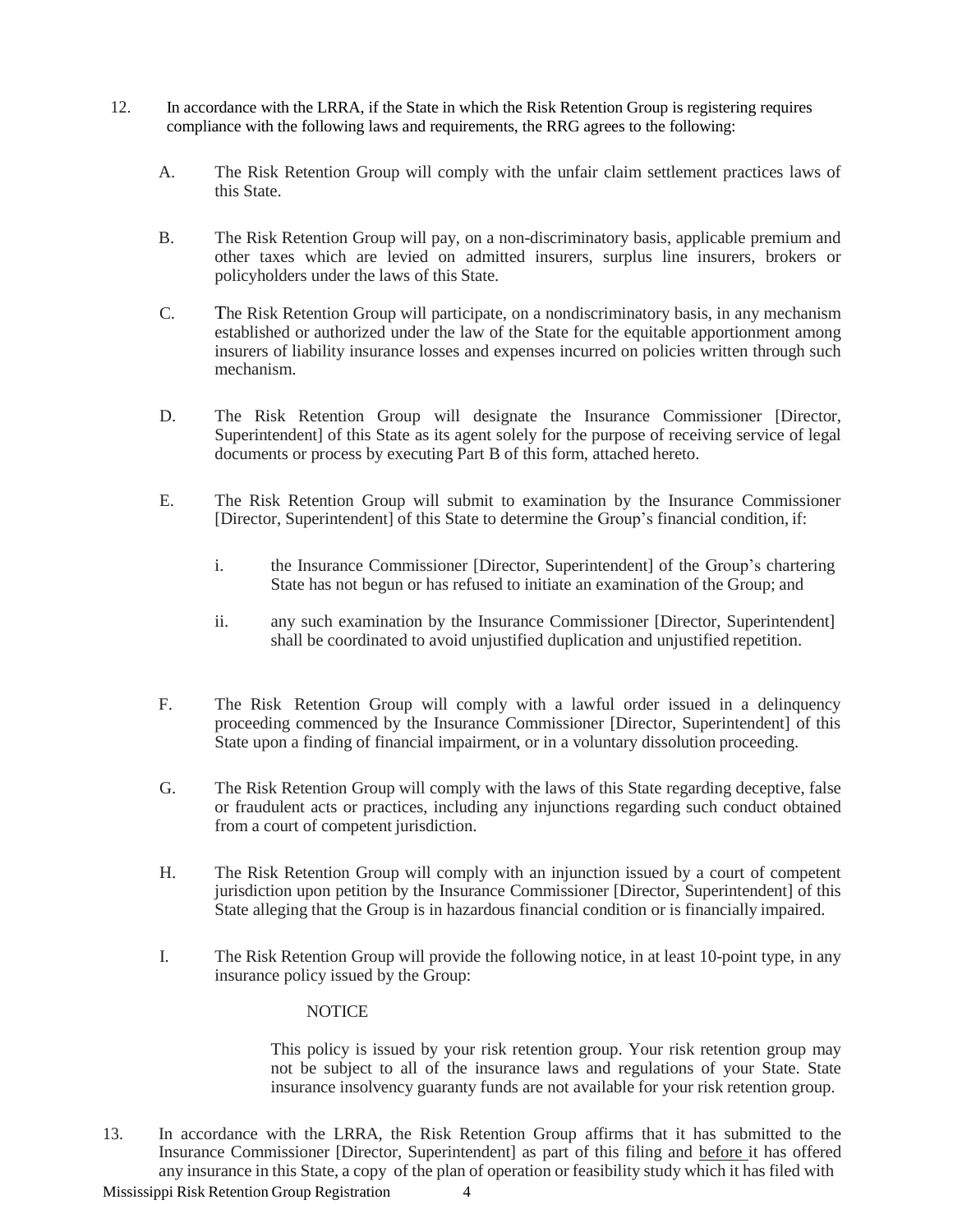the Insurance Commissioner [Director, Superintendent] of its state of domicile. This plan or study includes the name of the State in which the Group is chartered, as well as the Group's principal place of business, and such plan of operation or feasibility study further includes the coverages, deductibles, coverage limits, rates, and rating classification systems for each line of liability insurance the Group intends to offer. The Group has also submitted to the Insurance Commissioner [Director, Superintendent] of this State any revisions of such plan of operation or feasibility study to reflect any changes if the Group intends to offer any additional lines of liability insurance or change in the designation of the State in which it is chartered.

- 14. The Risk Retention Group will submit a copy of its annual financial statement submitted to its chartering state, to the Insurance Commissioner [Director, Superintendent] of this State. The annual financial statement shall be certified by an independent public accountant and include a statement of opinion on loss and loss adjustment expense reserves made by a member of the American Academy of Actuaries or a qualified loss reserve specialist. The annual financial statement, certification and statement of opinion on loss and loss adjustment expense reserves will be submitted to the Insurance Commissioner [Director, Superintendent] of this State by the date it is required to be submitted to its chartering state.
- 15. The Risk Retention Group will not solicit or sell insurance to any person in this State who is not eligible for membership in the Group.
- 16. The Risk Retention Group will not solicit or sell insurance in this State, or otherwise operate in this State, if the Group is in hazardous financial condition or is financially impaired.
- 17. In accordance with the LRRA, the terms of any insurance policy provided by the Risk Retention Group shall not provide or be construed to provide insurance policy coverage prohibited generally by State statute or declared unlawful by the highest court of the State whose law applies to such policy.
- 18. To the extent required by the LRRA, the Risk Retention Group will comply with all other applicable state laws.
- 19. The Risk Retention Group will notify the Insurance Commissioner [Director, Superintendent] as to any subsequent changes in any of the items included in this form (except for items #1f, #8 and #10).

The undersigned hereby swear and affirm that the foregoing statements and information regarding their principal, the (Name of Risk Retention Group) are true and correct.

President of the Risk Retention Group

Secretary of the Risk Retention Group

State of <u>state of</u> and the state of the state of the state of the state of the state of the state of the state of the state of the state of the state of the state of the state of the state of the state of the state of the

ss: County of  $\qquad \qquad$  )

Sworn before me this day of 30 and 20 ...

, Notary Public. My Commission Expires: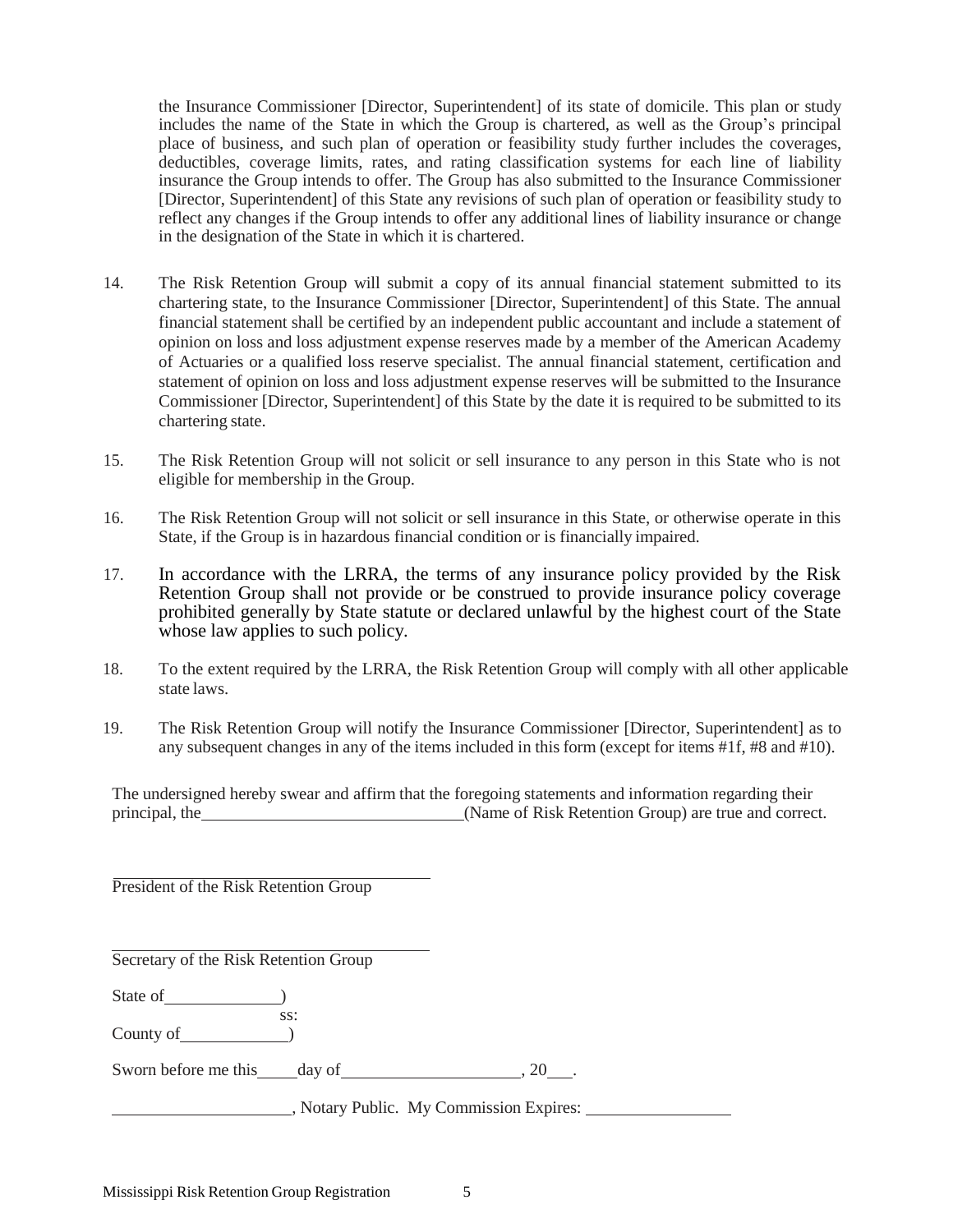#### **Part B**

#### **APPOINTMENT OF ATTORNEY TO ACCEPT SERVICE AND DESIGNATION**

The ("the Group"), a risk retention group which is chartered and licensed as a liability insurance company under the laws of the State of , having notified the Insurance Commissioner [Director, Superintendent] of the State of <u>of</u> its intention to do business in this State as a risk retention group pursuant to the federal Liability Risk Retention Act of 1986, hereby appoints the Insurance Commissioner [Director, Superintendent] of the State of , any successor in office, and any authorized deputy its true and lawful attorney, in and for the State of , upon whom all legal documents or process in any proceeding against it may be served. Such service of legal documents or process shall be of the same legal force and validity as if served personally upon the Group.

The Group designates:

(Name)

(Address)

(City, Town or Village)

(State and ZIP Code)

as its officer, agent or other person to whom shall be forwarded all legal documents or process served upon the Insurance Commissioner [Director, Superintendent] of the State of , any successors in office, or any authorized deputy, for the Group. This designation shall continue in full force and effect until superseded by a new written designation filed with the Insurance Commissioner [Director, Superintendent].